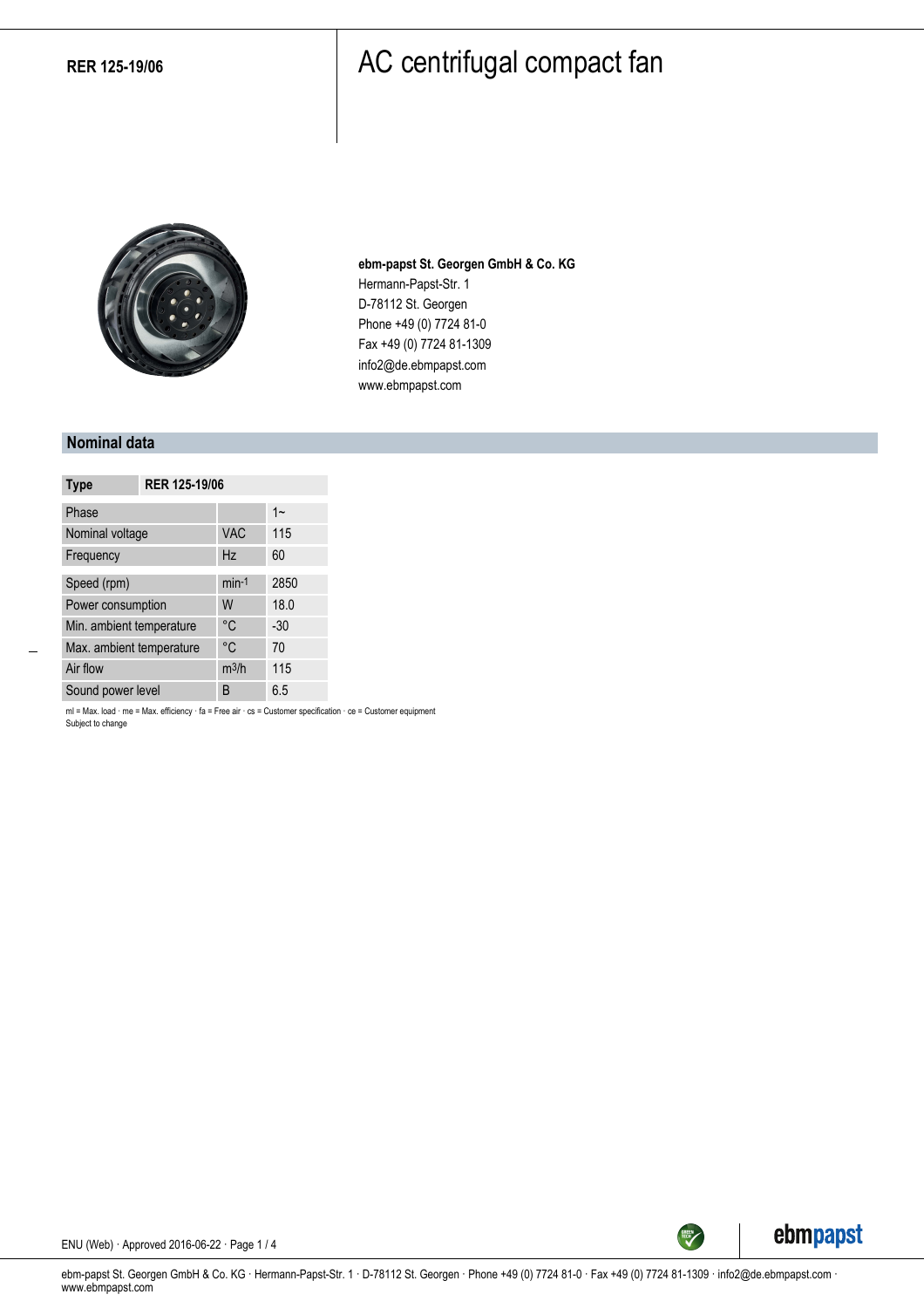### **Technical description**

| <b>General description</b>  | Backward-curved impeller                                         |
|-----------------------------|------------------------------------------------------------------|
| Impeller material           | Glass-fiber reinforced PA plastic, strengthened with sheet steel |
| Weight                      | $0.500$ kg                                                       |
| <b>Dimensions</b>           | $\varnothing$ 138 x 40 mm                                        |
| <b>Housing material</b>     | Glass-fiber reinforced PBT plastic                               |
| <b>Airflow direction</b>    | Radial                                                           |
| Direction of rotation       | Clockwise, viewed toward rotor                                   |
| <b>Storage</b>              | <b>Ball bearing</b>                                              |
| Service life L10 at 40 °C   | 40000 h                                                          |
| Service life L10 at maximum | 20000 h                                                          |
| temperature                 |                                                                  |
| Cable                       | 2 leads AWG 22                                                   |
| <b>Motor protection</b>     | Protected from overload by impedance protection                  |
| Approval                    | VDE, CSA, UL, CE                                                 |



ENU (Web) · Approved 2016-06-22 · Page 2 / 4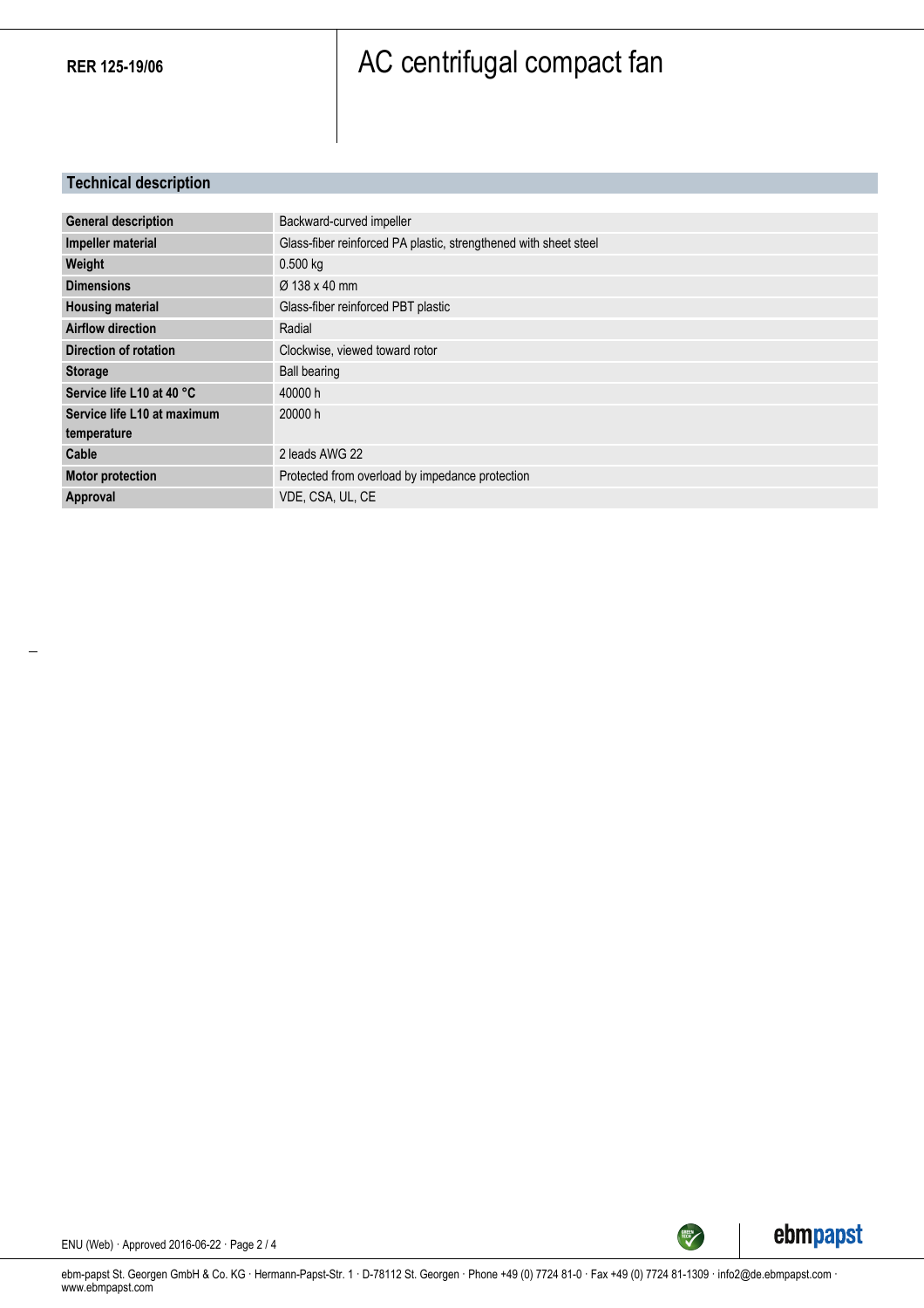### **Product drawing**





ENU (Web) · Approved 2016-06-22 · Page 3 / 4